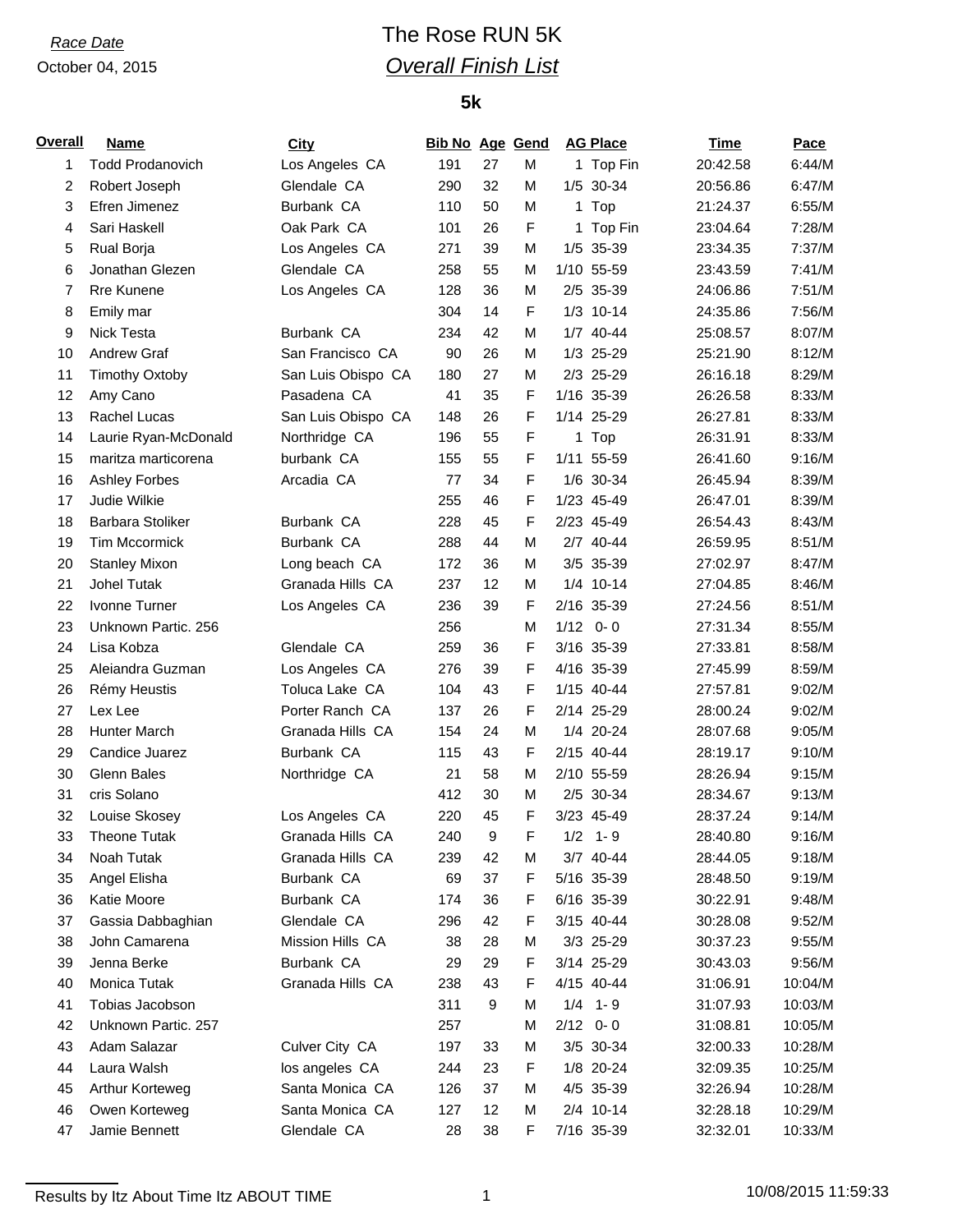# *Race Date* The Rose RUN 5K *Overall Finish List*

## **5k**

| <b>Overall</b> | Name                   | City               | <b>Bib No Age Gend</b> |             |             |     | <b>AG Place</b> | <b>Time</b> | Pace    |
|----------------|------------------------|--------------------|------------------------|-------------|-------------|-----|-----------------|-------------|---------|
| 48             | Kirsten Jacobsen       |                    | 310                    | 0           | F           |     | $1/5$ 0-0       | 32:50.82    | 10:36/M |
| 49             | <b>Nelson Arias</b>    | Burbank CA         | 17                     | 45          | M           |     | 1/10 45-49      | 32:52.36    | 10:45/M |
| 50             | Jennifer Meneses       |                    | 266                    | 43          | F           |     | 5/15 40-44      | 32:55.00    | 10:38/M |
| 51             | Rey Lopez              | Burbank CA         | 146                    | 49          | M           |     | 2/10 45-49      | 33:05.33    | 10:41/M |
| 52             | Deborah Barbello       | Burbank CA         | 25                     | 53          | F           |     | 1/17 50-54      | 33:10.02    | 10:43/M |
| 53             | Arian Guzman           | Los Angeles CA     | 286                    | 8           | M           | 2/4 | $1 - 9$         | 34:02.82    | 11:00/M |
| 54             | Patricia Waxler        | Calabasas CA       | 245                    | 49          | $\mathsf F$ |     | 4/23 45-49      | 34:05.13    | 11:02/M |
| 55             | Laura Pistotnik        | Los Angeles, CA    | 187                    | 51          | F           |     | 2/17 50-54      | 34:05.58    | 11:03/M |
| 56             | John Ayala             | burbank CA         | 18                     | 46          | M           |     | 3/10 45-49      | 34:28.63    | 11:10/M |
| 57             | Kathryn Porter         | La Canada CA       | 189                    | 25          | F           |     | 4/14 25-29      | 34:46.59    | 11:15/M |
| 58             | jennifer murphy        | Burbank CA         | 260                    | 41          | F           |     | 6/15 40-44      | 34:53.57    | 11:21/M |
| 59             | Ryan Cohan             | Tempe AZ           | 49                     | 24          | M           |     | 2/4 20-24       | 35:14.67    | 11:37/M |
| 60             | Jamie Schwimmer        | Valley Village CA  | 208                    | 24          | F           |     | 2/8 20-24       | 35:14.95    | 11:37/M |
| 61             | Andrew Henning         | Glendale CA        | 102                    | 33          | M           |     | 4/5 30-34       | 35:18.32    | 11:27/M |
| 62             | Alma Cobos ayala       | burbank CA         | 45                     | 46          | F           |     | 5/23 45-49      | 35:40.87    | 11:33/M |
| 63             | Linnette Clark         | Burbank CA         | 44                     | 43          | F           |     | 7/15 40-44      | 35:43.06    | 11:34/M |
| 64             | Julia Cooperman        | Los Angeles CA     | 52                     | 25          | F           |     | 5/14 25-29      | 35:51.75    | 11:36/M |
| 65             | Jason Lamberton        | azusa CA           | 135                    | 14          | M           |     | 3/4 10-14       | 36:10.91    | 11:47/M |
| 66             | Liz Heron              | Burbank CA         | 305                    | 38          | F           |     | 8/16 35-39      | 36:49.01    | 11:55/M |
| 67             | Unknown Partic. 298    |                    | 298                    |             | M           |     | $3/12$ 0-0      | 37:23.08    | 12:08/M |
| 68             | Indeera Ganesan        | Burbank CA         | 80                     | 45          | F           |     | 6/23 45-49      | 37:25.29    | 12:09/M |
| 69             | <b>Barbara Neves</b>   | Chino Hills CA     | 273                    | $\mathbf 0$ | F           | 2/5 | $0 - 0$         | 37:25.49    | 12:09/M |
| 70             | Melissa Swanson        | Burbank CA         | 229                    | 26          | F           |     | 6/14 25-29      | 37:43.13    | 12:11/M |
| 71             | Evan Davis             | Studio City CA     | 58                     | 22          | M           |     | 3/4 20-24       | 37:51.69    | 12:29/M |
| 72             | Jim Feldmeier          | Sherman Oaks CA    | 74                     | 50          | М           |     | 1/4 50-54       | 39:14.23    | 12:56/M |
| 73             | Andrea Cohan           | san francisco CA   | 47                     | 30          | F           |     | 2/6 30-34       | 40:42.09    | 13:09/M |
|                |                        | SAN FRANCISCO      |                        |             |             |     |                 |             |         |
| 74             | Alyssa Cohan           |                    | 46                     | 25          | F           |     | 7/14 25-29      | 40:42.34    | 13:09/M |
| 75             | Harry Malloian         | Rancho Cucamonga   | 152                    | 60          | M           |     | 1/5 60-64       | 40:42.45    | 13:13/M |
| 76             | JORGE LOPEZ            | NORTH HILLS CA     | 145                    | 46          | M           |     | 4/10 45-49      | 41:55.67    | 13:31/M |
| 77             | Sachin Navare          | Burbank CA         | 177                    | 43          | M           |     | 4/7 40-44       | 41:55.88    | 13:31/M |
| 78             | <b>Grace Mier</b>      | Burbank CA         | 171                    | 65          | F           |     | 1/2 65-69       | 42:28.28    | 13:42/M |
| 79             | Daniel Cooperman       | Goleta CA          | 51                     | 60          | M           |     | 2/5 60-64       | 43:03.59    | 14:00/M |
| 80             | Naomi Stevenson        | Santa Monica CA    | 227                    | 26          | F           |     | 8/14 25-29      | 43:11.43    | 13:59/M |
| 81             | Maria Aboyte           | Pacoima CA         | 262                    | 0           | F           |     | $3/5$ 0-0       | 43:59.23    | 14:13/M |
| 82             | Mubean Lala            | Burbank CA         | 133                    | 56          | M           |     | 3/10 55-59      | 43:59.84    | 14:17/M |
| 83             | Amada Martinez         | Pacoima CA         | 261                    | 24          | F           |     | 3/8 20-24       | 44:00.34    | 14:13/M |
| 84             | <b>Brenda Gonzalez</b> | Los Angeles CA     | 263                    | 37          | F           |     | 9/16 35-39      | 44:28.96    | 14:26/M |
| 85             | Ziomara Sales          | North Hollywood CA | 3                      | 22          | F           |     | 4/8 20-24       | 44:39.45    | 14:33/M |
| 86             | Carol Granados         | Northridge CA      | 92                     | 53          | F           |     | 3/17 50-54      | 45:05.56    | 14:40/M |
| 87             | Cyla Grisso            | Northridge CA      | 97                     | 23          | F           |     | 5/8 20-24       | 45:06.52    | 14:40/M |
| 88             | <b>Dolores Sales</b>   | North Hollywood CA | 4                      | 47          | F           |     | 7/23 45-49      | 45:41.34    | 14:52/M |
| 89             | <b>Tracey Paulk</b>    | Northridge CA      | 274                    | 50          | F           |     | 4/17 50-54      | 45:44.97    | 14:53/M |
| 90             | Brianna Albanez        | Tujunga CA         | 297                    | 10          | F           |     | $2/3$ 10-14     | 45:58.91    | 14:57/M |
| 91             | <b>Heather Gerlach</b> | Burbank CA         | 84                     | 38          | F           |     | 10/16 35-39     | 46:04.06    | 15:01/M |
| 92             | Sherri Jacobsen        | Burbank CA         | 109                    | 46          | F           |     | 8/23 45-49      | 46:13.81    | 15:02/M |
| 93             | Marja Slaughter        | Burbank CA         | 222                    | 45          | F           |     | 9/23 45-49      | 46:15.65    | 15:02/M |
| 94             | Holli Duncan           |                    | 65                     | 29          | F           |     | 9/14 25-29      | 46:53.63    | 15:08/M |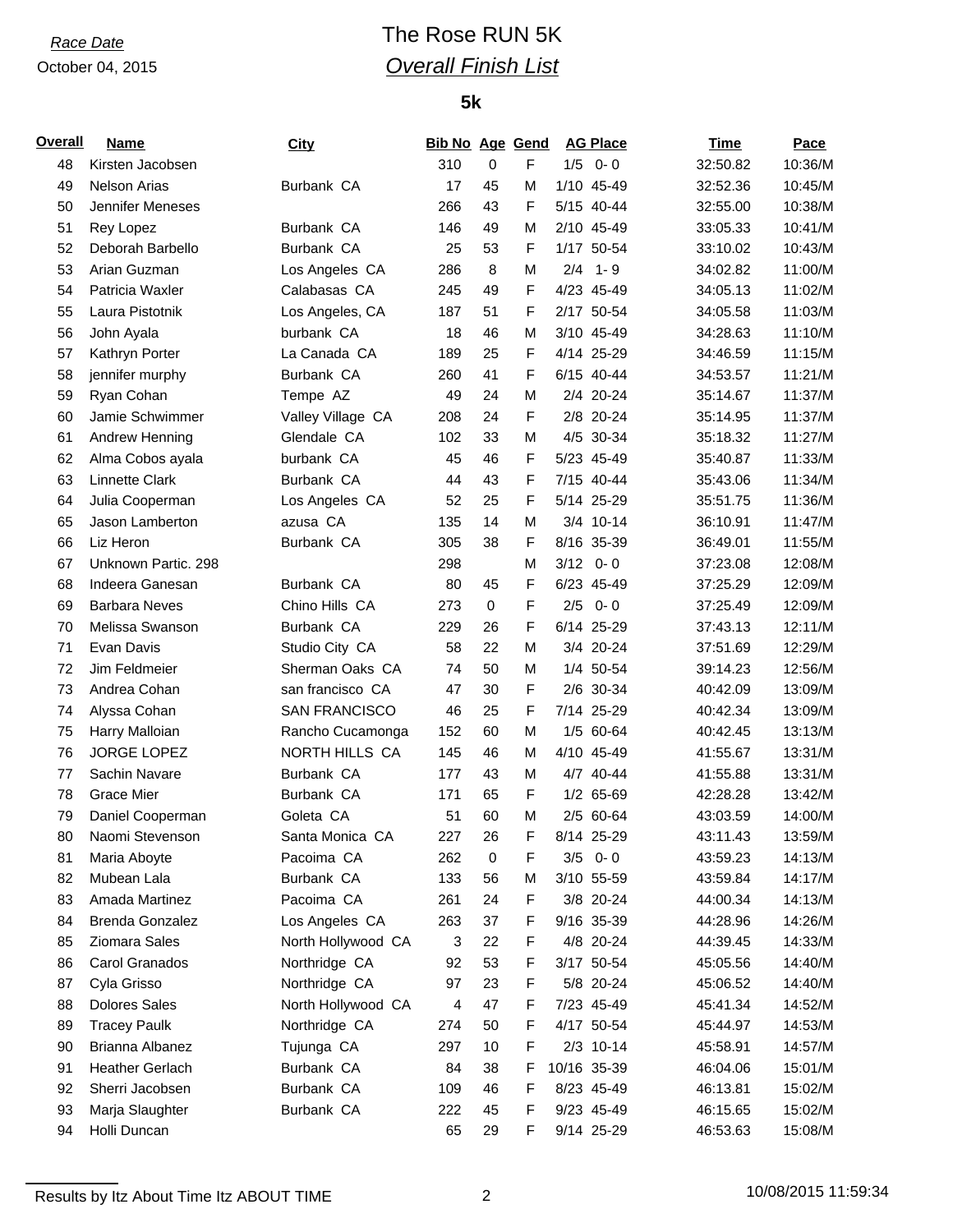# *Race Date* The Rose RUN 5K *Overall Finish List*

## **5k**

| <b>Overall</b> | <b>Name</b>             | City                 | <b>Bib No Age Gend</b> |    |        |      | <b>AG Place</b> | Time     | Pace    |
|----------------|-------------------------|----------------------|------------------------|----|--------|------|-----------------|----------|---------|
| 95             | Erno Katona             | Canyon Country CA    | 285                    | 55 | М      |      | 4/10 55-59      | 46:55.33 | 15:12/M |
| 96             | <b>Everly Canaria</b>   | Burbank CA           | 40                     | 58 | F      |      | 2/11 55-59      | 46:57.35 | 15:09/M |
| 97             | Rachel Wolff-Joseph     | Glendale CA          | 251                    | 33 | F      |      | 3/6 30-34       | 47:00.97 | 15:15/M |
| 98             | Hanna Amanuel           | Los Angeles CA       | 277                    | 26 | F      |      | 10/14 25-29     | 47:03.94 | 15:17/M |
| 99             | Rex Hoffman             | Studio City CA       | 106                    | 46 | M      |      | 5/10 45-49      | 47:03.99 | 15:15/M |
| 100            | Mary Kelly              | Burbank CA           | 121                    | 51 | F      |      | 5/17 50-54      | 47:14.30 | 15:23/M |
| 101            | Joan Maxwell            | Burbank CA           | 159                    | 78 | F      |      | 1/2 70-99       | 47:14.88 | 15:24/M |
| 102            | Ellen Lynch             | Calabasas CA         | 150                    | 54 | F      |      | 6/17 50-54      | 47:47.87 | 15:30/M |
| 103            | Desmond Lynch           | Calabasas CA         | 149                    | 52 | M      |      | 2/4 50-54       | 47:48.36 | 15:30/M |
| 104            | Sarah Kidby Lopez       | Van Nuys CA          | 124                    | 28 | F      |      | 11/14 25-29     | 47:54.65 | 15:40/M |
| 105            | paula kidby             | Burbank CA           | 123                    | 60 | F      |      | 1/5 60-64       | 47:56.47 | 15:40/M |
| 106            | Angelique Campen        | Los Angeles CA       | 39                     | 44 | F      |      | 8/15 40-44      | 48:50.42 | 15:48/M |
| 107            | Tamara Arshamian        | Burbank CA           | 291                    | 26 | F      |      | 12/14 25-29     | 48:50.86 | 15:49/M |
| 108            | Unknown Partic, 6       |                      | 6                      |    | M      | 4/12 | $0 - 0$         | 48:51.28 | 15:49/M |
| 109            | Drika Avilaauzenne      | Los Angeles CA       | 287                    | 42 | F      |      | 9/15 40-44      | 50:32.82 | 16:20/M |
| 110            | David Lamberton         | azusa CA             | 134                    | 51 | M      |      | 3/4 50-54       | 50:44.82 | 16:29/M |
| 111            | Joshua Lamberton        | azusa CA             | 136                    | 10 | М      |      | 4/4 10-14       | 50:59.20 | 16:33/M |
| 112            | <b>FRANCISCO MAJANO</b> | LOS ANGELES CA       | 151                    | 30 | М      |      | 5/5 30-34       | 51:56.36 | 16:51/M |
| 113            | <b>ALMA OSORIO</b>      | LOS ANGELES CA       | 179                    | 35 | F      |      | 11/16 35-39     | 51:56.50 | 16:51/M |
| 114            | Doug Courtenay          | Valencia CA          | 53                     | 66 | M      |      | 1/2 65-69       | 52:56.58 | 17:13/M |
| 115            | Jillian Kelly           | burbank CA           | 120                    | 46 | F      |      | 10/23 45-49     | 52:56.86 | 17:09/M |
| 116            | Jennifer Morrow         | granada hills CA     | 175                    | 35 | F      |      | 12/16 35-39     | 52:59.06 | 17:10/M |
| 117            | Julianne Courtenay      | Valencia CA          | 54                     | 50 | F      |      | 7/17 50-54      | 53:00.04 | 17:13/M |
| 118            | Karen Young             | South Pasadena CA    | 253                    | 58 | F      |      | 3/11 55-59      | 53:03.07 | 17:13/M |
| 119            | <b>Terri Martinez</b>   | Burbank CA           | 268                    | 61 | F      |      | 2/5 60-64       | 53:05.14 | 17:13/M |
| 120            | <b>Terry Walker</b>     | Los Angeles CA       | 243                    | 49 | М      |      | 6/10 45-49      | 53:06.39 | 17:14/M |
| 121            | Hekda Malloian          | Rancho Cucamonga     | 153                    | 54 | F      |      | 8/17 50-54      | 53:07.51 | 17:14/M |
| 122            | Unknown Partic. 5       |                      | 5                      |    | M      | 5/12 | $0 - 0$         | 53:09.51 | 17:16/M |
| 123            | Victor Marticorena      | Burbank CA           | 294                    | 60 | М      |      | 3/5 60-64       | 53:11.11 | 17:17/M |
| 124            | <b>TRISH PATRICK</b>    | LA CANADA            | 181                    | 46 | F.     |      | 11/23 45-49     |          | 17:24/M |
|                |                         | SHERMAN OAKS CA      |                        | 45 |        |      | 12/23 45-49     | 53:44.90 | 17:24/M |
| 125            | <b>LISA KELLEY</b>      |                      | 119                    |    | F<br>F |      | 4/11 55-59      | 53:45.43 |         |
| 126            | <b>Bonnie Chasin</b>    | Oak Park CA          | 282                    | 55 |        |      |                 | 54:16.22 | 17:42/M |
| 127            | Susan lazzetta          | Oak Park CA          | 283                    | 51 | F      |      | 9/17 50-54      | 54:17.02 | 17:42/M |
| 128            | Sally Tallman           | Oak Park CA          | 232                    | 18 | F      |      | 1/5 15-19       | 55:53.29 | 18:10/M |
| 129            | Maria-Dolores Porres    | Sunland CA           | 188                    | 53 | F      |      | 10/17 50-54     | 56:12.40 | 18:16/M |
| 130            | Santa Wear              | Tujunga CA           | 247                    | 44 | F.     |      | 10/15 40-44     | 56:15.32 | 18:16/M |
| 131            | Sarah Sigel             | Oak Park CA          | 216                    | 18 | F      |      | 2/5 15-19       | 56:18.10 | 18:17/M |
| 132            | Abbey Greenberg         | Oak Park CA          | 94                     | 17 | F      |      | 3/5 15-19       | 56:19.16 | 18:17/M |
| 133            | Shana Friedman          | San Francisco CA     | 284                    | 22 | F      |      | 6/8 20-24       | 56:20.36 | 18:17/M |
| 134            | Sophie Sigel            | Oak Park CA          | 217                    | 18 | F      |      | 4/5 15-19       | 56:20.77 | 18:17/M |
| 135            | Dora Albanez            | Tujunga CA           | 12                     | 28 | F      |      | 13/14 25-29     | 56:37.48 | 18:16/M |
| 136            | Lindsay Kavet           | La Canada Flintridge | 264                    | 38 | F      |      | 13/16 35-39     | 57:08.85 | 18:35/M |
| 137            | Unknown Partic. 265     |                      | 265                    |    | М      |      | $6/12$ 0-0      | 57:08.93 | 18:35/M |
| 138            | Jeffrey Sigel           | Oak Park CA          | 213                    | 56 | M      |      | 5/10 55-59      | 57:33.41 | 18:43/M |
| 139            | <b>Ricky Dennis</b>     | Westlake Village CA  | 64                     | 54 | M      |      | 4/4 50-54       | 57:36.52 | 18:44/M |
| 140            | Clay Kaytis             | Glendale CA          | 118                    | 42 | M      |      | 5/7 40-44       | 58:05.84 | 18:55/M |
| 141            | Monica Lago-Kaytis      | Glendale CA          | 132                    | 46 | F.     |      | 13/23 45-49     | 58:10.37 | 18:57/M |

Results by Itz About Time Itz ABOUT TIME 3 10/08/2015 11:59:35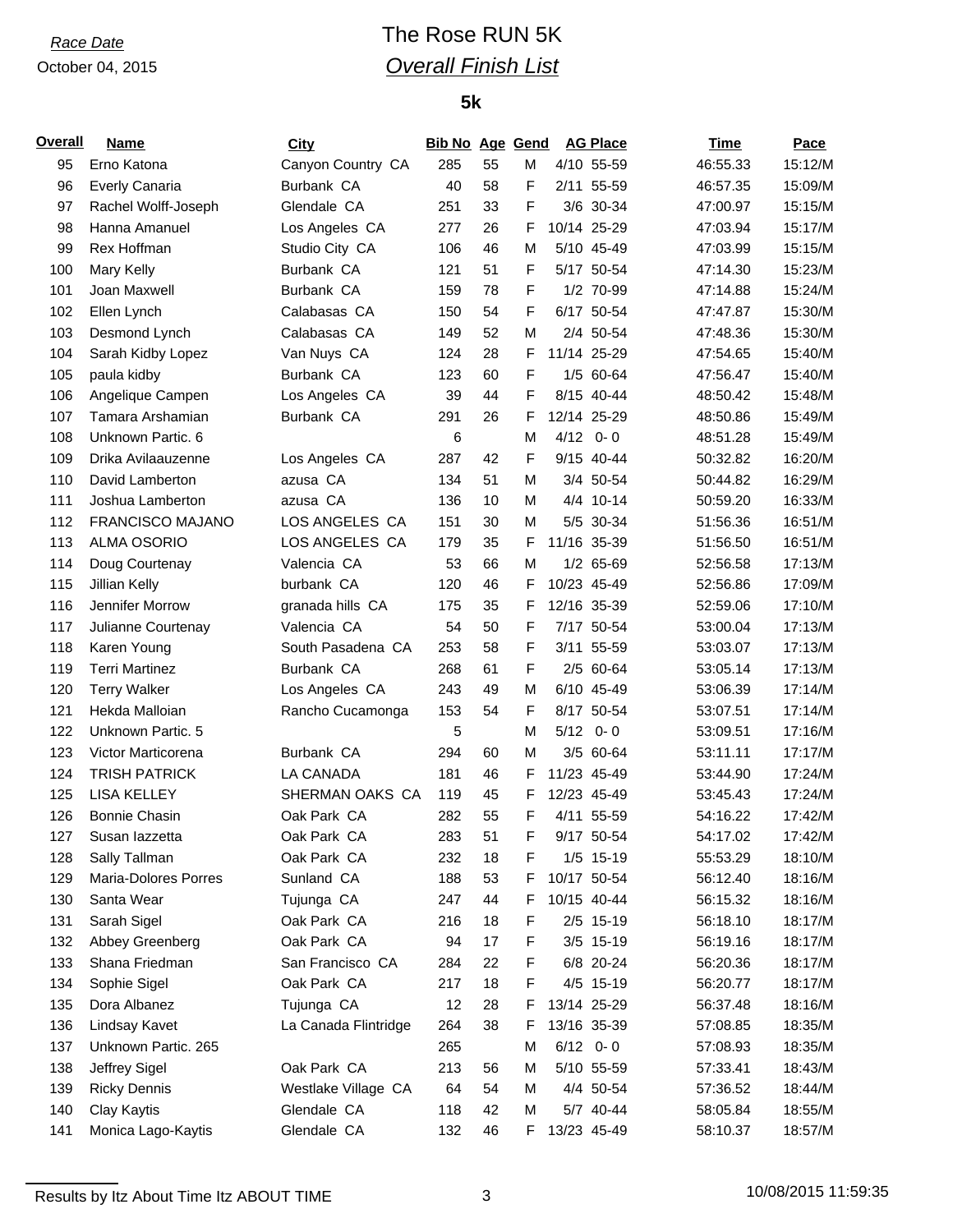# *Race Date* The Rose RUN 5K *Overall Finish List*

## **5k**

| <b>Overall</b> | <b>Name</b>               | <b>City</b>           | <b>Bib No Age Gend</b> |           |    |      | <b>AG Place</b> | <b>Time</b> | <b>Pace</b> |
|----------------|---------------------------|-----------------------|------------------------|-----------|----|------|-----------------|-------------|-------------|
| 142            | Kimberley Rozner          | Santa Monica CA       | 195                    | 48        |    |      | F 14/23 45-49   | 58:14.36    | 18:57/M     |
| 143            | Phiyen Greenberg          | Playa Del Rey CA      | 96                     | 50        | F  |      | 11/17 50-54     | 58:17.81    | 18:59/M     |
| 144            | Leigh Haikin              | oak park CA           | 99                     | 55        | F  |      | 5/11 55-59      | 58:21.05    | 19:01/M     |
| 145            | MARIANNE TALAVERA         | <b>VALLEY VILLAGE</b> | 230                    | 50        | F  |      | 12/17 50-54     | 58:21.37    | 18:51/M     |
| 146            | Josephine Taveras         | Burbank CA            | 233                    | 51        | F  |      | 13/17 50-54     | 58:21.95    | 18:51/M     |
| 147            | Rebecca LoMonaco          | Simi Valley CA        | 144                    | 35        | F  |      | 14/16 35-39     | 58:28.82    | 18:57/M     |
| 148            | Unknown Partic. 299       |                       | 299                    |           | M  | 7/12 | $0 - 0$         | 58:30.72    | 18:57/M     |
| 149            | jo Ann tallman            | Oak Park CA           | 231                    | 54        | F  |      | 14/17 50-54     | 58:50.89    | 19:10/M     |
| 150            | Nanette Sigel             | Oak Park CA           | 215                    | 56        | F  |      | 6/11 55-59      | 58:53.81    | 19:01/M     |
| 151            | Lydiann Betzer            | Lake View Terrace     | 30                     | 35        | F  |      | 15/16 35-39     | 58:58.30    | 19:05/M     |
| 152            | <b>Molly Musteric</b>     | Toluca Woods CA       | 176                    | 44        | F  |      | 11/15 40-44     | 58:58.80    | 19:05/M     |
| 153            | <b>Terri Mickel</b>       | Van Nuys CA           | 170                    | 47        | F  |      | 15/23 45-49     | 58:58.88    | 19:05/M     |
| 154            | Jill Eckmann              | Pacific Palisades CA  | 68                     | 47        | F  |      | 16/23 45-49     | 59:08.49    | 19:10/M     |
| 155            | Tanya Liszniansky         | Oakland CA            | 140                    | 30        | F  |      | 4/6 30-34       | 59:13.81    | 19:21/M     |
| 156            | Kara McGuire              | Los Angeles CA        | 165                    | 24        | F  |      | 7/8 20-24       | 59:14.13    | 19:19/M     |
| 157            | Sherri Rabin              | Beverly Hills CA      | 193                    | 24        | F  |      | 8/8 20-24       | 59:14.61    | 19:19/M     |
| 158            | <b>Bryce Sherman</b>      | Van Nuys CA           | 279                    | 23        | M  |      | 4/4 20-24       | 59:15.50    | 19:21/M     |
| 159            | Eric Davis-Fernald        | burbank CA            | 61                     | 56        | M  |      | 6/10 55-59      | 59:56.63    | 19:42/M     |
| 160            | <b>CHERYL PRANSKEVICH</b> | <b>BURBANK CA</b>     | 190                    | 59        | F  |      | 7/11 55-59      | 1:00:26.39  | 19:37/M     |
| 161            | Aaron Moore               | Burbank CA            | 173                    | 38        | M  |      | 5/5 35-39       | 1:00:33.32  | 19:42/M     |
| 162            | Carol Davis-Fernald       | Burbank CA            | 60                     | 58        | F  |      | 8/11 55-59      | 1:00:35.02  | 19:42/M     |
| 163            | Sharon Adell              | Burbank CA            | 11                     | 63        | F  |      | 3/5 60-64       | 1:00:37.05  | 19:37/M     |
| 164            | John Westfall             | burbank CA            | 249                    | 68        | м  |      | 2/2 65-69       | 1:00:50.13  | 19:48/M     |
| 165            | <b>Holly Bratton</b>      | Studio City CA        | 34                     | 47        | F  |      | 17/23 45-49     | 1:00:52.89  | 19:48/M     |
| 166            | Najja Meeks               | Burbank CA            | 166                    | 33        | F  |      | 5/6 30-34       | 1:01:07.07  | 19:51/M     |
| 167            | Joel Greenberg            | Playa Del Rey CA      | 95                     | 75        | M  |      | 1/1 70-99       | 1:01:32.32  | 20:02/M     |
| 168            | Doug Ball                 | Glendale CA           | 24                     | 64        | M  |      | 4/5 60-64       | 1:01:32.32  | 20:02/M     |
| 169            | Julian Jacobson           | Tarzana CA            | 292                    | 59        | M  |      | 7/10 55-59      | 1:01:55.14  | 20:12/M     |
| 170            | <b>Isaac Cohen</b>        | Van Nuys CA           | 293                    | 57        | M  |      | 8/10 55-59      | 1:02:01.40  | 20:12/M     |
| 171            | Melissa Treger            | Studio City CA        | 280                    | 40        | F  |      | 12/15 40-44     | 1:02:02.23  | 20:15/M     |
| 172            | Aaron Straussner          | Van Nuys CA           | 272                    | 43        | M  |      | 6/7 40-44       | 1:02:03.83  | 20:14/M     |
| 173            | Mike Treger               | Studio City CA        | 281                    | 47        | M  |      | 7/10 45-49      | 1:02:46.11  | 20:15/M     |
| 174            | Mari Feldmeier            | Sherman Oaks CA       | 2                      | 49        | F  |      | 18/23 45-49     | 1:03:28.10  | 20:45/M     |
| 175            | Lynette Sikand            | Calabasas CA          | 218                    | 54        | F. |      | 15/17 50-54     | 1:03:32.24  | 20:45/M     |
| 176            | Mark Sikand               | Calabasas CA          | 219                    | 60        | M  |      | 5/5 60-64       | 1:03:32.89  | 20:45/M     |
| 177            | Lori Satzberg             |                       | 295                    | 0         | F  | 4/5  | $0 - 0$         | 1:03:33.73  | 20:45/M     |
| 178            | Mieraez Satzberg          |                       | 308                    | 0         | M  |      | $8/12$ 0-0      | 1:03:36.18  | 20:45/M     |
| 179            | Lorena Mercado            | North Hills CA        | 168                    | 44        | F  |      | 13/15 40-44     | 1:04:03.13  | 20:45/M     |
| 180            | Diana Balderrama          | Canyon Country CA     | 20                     | 40        | F  |      | 14/15 40-44     | 1:04:10.85  | 20:46/M     |
| 181            | Francesca Cseh            | Burbank CA            | 56                     | 63        | F  |      | 4/5 60-64       | 1:05:39.01  | 21:17/M     |
| 182            | Lilia Deligio             | Burbank CA            | 63                     | 55        | F  |      | 9/11 55-59      | 1:05:41.08  | 21:16/M     |
| 183            | Mark Yuhas                |                       | 316                    | $\pmb{0}$ | M  |      | $9/12$ 0-0      | 1:06:22.89  | 21:45/M     |
| 184            | Lindsey Johnson           | Los Angeles CA        | 111                    | 25        | F. |      | 14/14 25-29     | 1:06:25.28  | 21:45/M     |
| 185            | Michelle Kuper            | Glendale CA           | 129                    | 45        | F  |      | 19/23 45-49     | 1:06:27.06  | 21:45/M     |
| 186            | Ryan Kuper                | Glendale CA           | 130                    | 43        | M  |      | 7/7 40-44       | 1:06:30.14  | 21:45/M     |
| 187            | Kay Choi                  | Valencia CA           | 43                     | 36        | F  |      | 16/16 35-39     | 1:07:28.25  | 21:46/M     |
| 188            | Ora Gordon                | tarzana CA            | 89                     | 49        | F  |      | 20/23 45-49     | 1:07:56.58  | 22:25/M     |

Results by Itz About Time Itz ABOUT TIME 4 10/08/2015 11:59:36